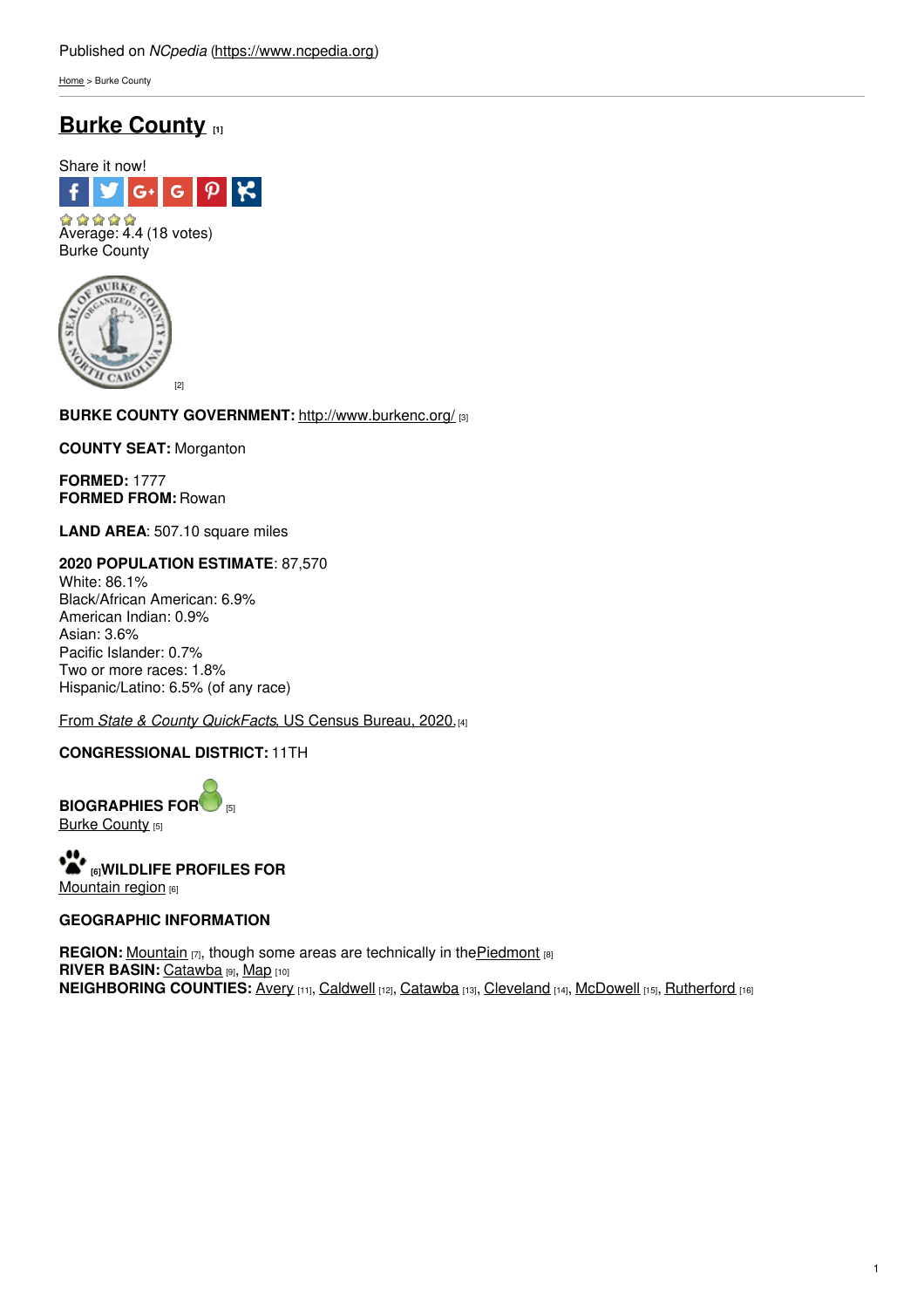

See also: North Carolina [Counties](https://www.ncpedia.org/node/156/)  $_{17}$  (to access links to NCpedia articles for all 100 counties)

by Peter Bangma, 2006

Burke County is located in west central North Carolina, in the state'[sMountain](https://www.ncpedia.org/our-state-geography-snap-mountain) region  $[7]$ . It was formed in 1777 and named for [Thomas](https://www.ncpedia.org/burke-thomas-research-branch-nc-oah) Burke [18], delegate to the Continental Congress and governor of the state (1781-82). The county originally comprised substantial territory in the western part of the state, and portions of it later formed counties including [Alexander](https://www.ncpedia.org/geography/alexander) [19], [Buncombe](https://www.ncpedia.org/geography/buncombe) [20], [Caldwell](https://www.ncpedia.org/geography/caldwell) [12], [Catawba](https://www.ncpedia.org/geography/catawba) [13], [Madison](https://www.ncpedia.org/geography/madison) [21], [Mitchell](https://www.ncpedia.org/geography/mitchell) [22], [McDowell](https://www.ncpedia.org/geography/mcdowell) [15], and [Yancey](https://www.ncpedia.org/geography/yancey) [23]. Its present borders have been settled since 1834. [Morganton](http://www.ci.morganton.nc.us/) [24], the county seat and largest city, was incorporated in 1784 and named for Gen. Daniel Morgan, the Revolutionary War hero who led Continental troops at the Battles of King's [Mountain](https://www.ncpedia.org/kings-mountain-battle) [25] and [Cowpens](https://www.ncpedia.org/cowpens-battle) [26]. Other Burke County communities include Connelly Springs, [Drexel](http://www.ci.drexel.nc.us/) [27], Glen [Alpine](https://www.ncpedia.org/geography/burke#), [Hildebran](https://www.hildebrannc.com/) [28], Rhodhiss (on the [Caldwell](https://www.ncpedia.org/geography/caldwell) County [12] line), and [Valdese](https://www.townofvaldese.com/) [29]. A small western portion of the city of Hickory also lies within Burke County, although most of the city is located in neighboring [Catawba](https://www.ncpedia.org/geography/catawba) County [13].

[Catawba](https://www.ncpedia.org/catawba-indians) (30) and [Cherokee](https://www.ncpedia.org/cherokee/overview) Indians (31) were the primary inhabitants of the lands that became Burke County when English, [Scotch-Irish](https://www.ncpedia.org/scottish-settlers) [32], and [German](https://www.ncpedia.org/german-settlers) [33] settlers first moved into the area. During the late eighteenth and early nineteenth centuries, many of these settlers came from Pennsylvania, having traveled south through the Shenandoah Valley along what came to be known as the Great [Wagon](https://www.ncpedia.org/great-wagon-road) Road [34]. After the Civil War, the development of the Southern Railroad through Burke County led to increased contact with the rest of the state and region and brought industrial development to Morganton and the county's smaller communities.

The county's economy today is diversified. Industrial products includ[efurniture](https://www.ncpedia.org/furniture/overview) [35], chemicals, machine parts, and textiles, although the textile industry in Burke County has diminished sharply in recent years, mirroring developments elsewhere in the state. The county is also home to a significant agricultural processing industry, and it is one of the state's largest producers of forest products, including Christmas trees, and ornamental plants. Burke County has the highest proportion of state [government](https://www.ncsd.net/) employees outside of [Raleigh](https://www.ncpedia.org/geography/raleigh) [36]. Important state institutions in the county include theNorth Carolina School for the Deaf [37]; [Broughton](https://www.ncdhhs.gov/divisions/state-operated-healthcare-facilities/facilities/broughton-hospital) Hospital [38] and Western Carolina Hospital, which serve the state's mental health needs; and Western Correctional Center, a state prison. The Historic Burke Foundation operates Quaker Meadows, the [Revolutionary-era](https://samervin.wpcc.edu/the-library/) home of the McDowell family, and Western Piedmont Community College houses the library and recreated office [39] of Senator Sam J. Ervin Jr.

Burke County is known for its natural resources and parklands, which contribute to a thriving tourism [industry.Lake](https://www.ncparks.gov/lake-james-state-park/home) James State Park  $[40]$  and South [Mountains](https://www.ncparks.gov/south-mountains-state-park/home) State Park  $[41]$  are both located in the county, as is a portion of the Pisgah National Forest [42]. Because of the size of these park and forest lands, the U.S. [government](https://www.fs.usda.gov/recarea/nfsnc/recarea/?recid=48114) and the state of North Carolina are two of the three largest landholders in the county. (The third is Duke Energy, whose predecessor companies created 6,510-acre Lake James in the 1910s and which today operates several [hydroelectric](https://www.ncpedia.org/blue-ridge-parkway) facilities in the county.) The Blue Ridge Parkway [43] runs through the far northwestern corner of the county, past the *inville Gorge [Wilderness](https://www.fs.usda.gov/recarea/nfsnc/recreation/camping-cabins/recarea/?recid=48974&actid=34) Area* [44] and its popular Linville Falls as well as other destinations for hiking, camping, mountain biking, and nature study. The population of Burke County in 2004 was estimated to be 89,000.

## **Annotated history of Burke County's formation:**

For an annotated history of the county's formation, with the laws affecting the county, boundary lines and changes, and other origin information, visit these references in *The Formation of the North Carolina Counties* (Corbitt, 2000), available online at North Carolina Digital Collections (note, there may be additional items of interest for the county not listed here):

County formation history: <https://digital.ncdcr.gov/digital/collection/p16062coll9/id/289816> [45]

Index entry for the county: <https://digital.ncdcr.gov/digital/collection/p16062coll9/id/290076> [46]

#### **Update from N.C. Government & Heritage Library staff:**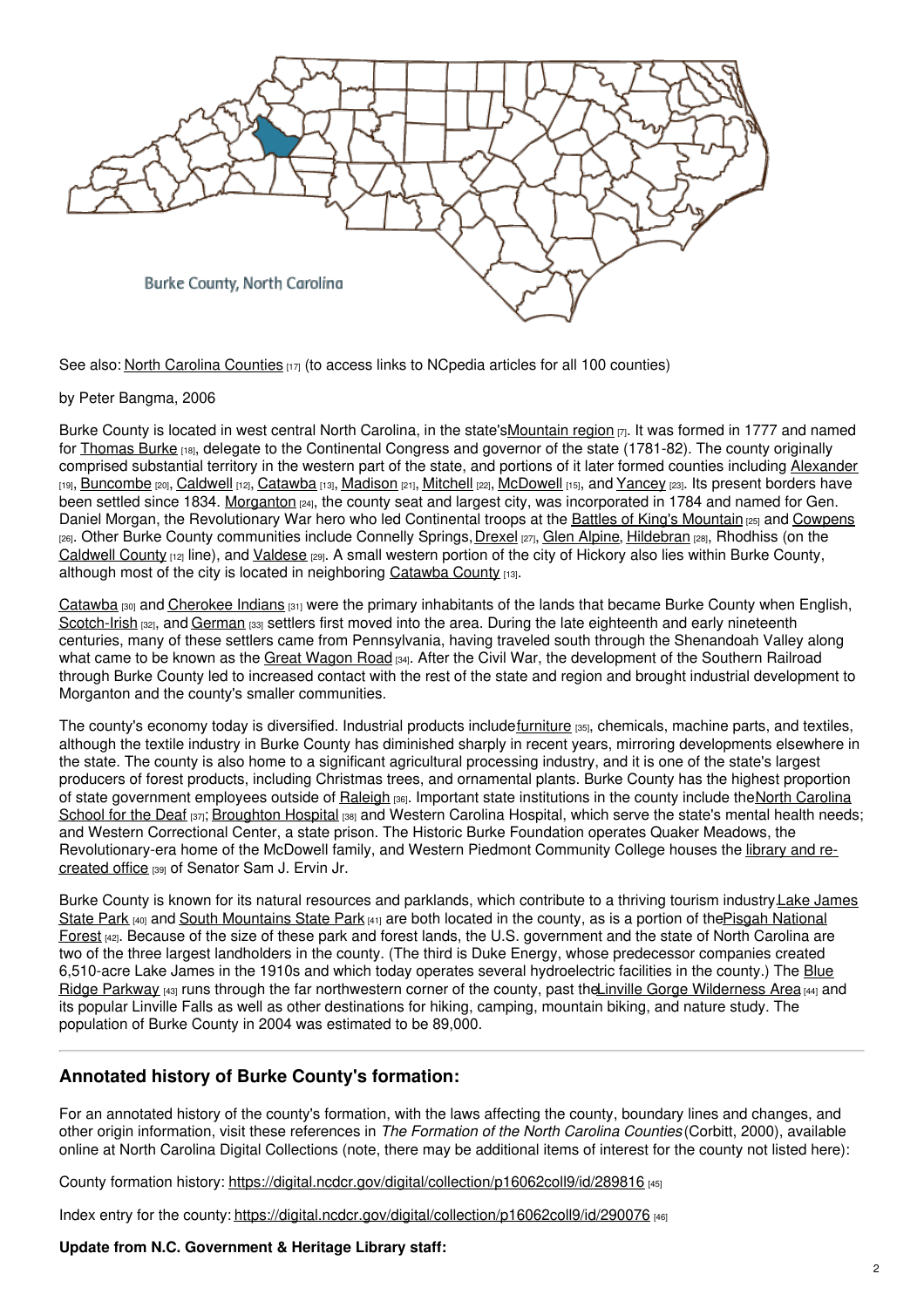Burke County has earned the nickname "The Western Capital of North Carolina" because of the large presence of North Carolina state government entities in the county. One of the earliest published appearances of this nickname is in W. C. Carson's 1888 *Catawba Valley and [Highlands](https://archive.org/details/catawbavalleyhig00ervi/page/12/mode/2up?view=theater) [47].*

-- Kelly Agan, N.C. Government & Heritage Library

#### **References:**

Edward W. Phifer Jr., *Burke County: A Brief History* (1979).

#### **Additional resources:**

Corbitt, David Leroy. 2000. *The formation of the North Carolina counties, 1663- 1943*. <https://digital.ncdcr.gov/digital/collection/p16062coll9/id/290103> [48] (accessed June 20, 2017).

Burke County Government[:http://www.burkenc.org/](http://www.burkenc.org/) [3]

Burke County Chamber of Commerce: <https://burkecountychamber.org/> [49]

DigitalNC, Burke County: <https://www.digitalnc.org/counties/burke-county/> [50]

North Carolina Digital Collections (explore by place, time period, format):<https://digital.ncdcr.gov/> [51]

#### **Image credits:**

Rudersdorf, Amy. 2010. "NC County Maps." Government & Heritage Library, State Library of North Carolina.

**Subjects:** [Counties](https://www.ncpedia.org/category/subjects/counties) [52] **From:** [Encyclopedia](https://www.ncpedia.org/category/entry-source/encyclopedia-) of North Carolina, University of North Carolina Press.[53] **Authors:** [Bangma,](https://www.ncpedia.org/category/authors/bangma-peter) Peter [54] **Origin - location: Burke [County](https://www.ncpedia.org/category/origin-location/mountai-17) [55]** 

1 January 2006 | Bangma, Peter

**Source URL:** https://www.ncpedia.org/geography/burke

#### **Links**

- [1] https://www.ncpedia.org/geography/burke
- [2] https://www.burkenc.org/
- [3] http://www.burkenc.org/
- [4] https://www.census.gov/quickfacts/fact/table/burkecountynorthcarolina/POP010220
- [5] https://www.ncpedia.org/geography/burke-county/biography
- [6] https://www.ncpedia.org/wildlife/mountains
- [7] https://www.ncpedia.org/our-state-geography-snap-mountain
- [8] https://www.ncpedia.org/geography/region/piedmont
- [9] https://files.nc.gov/deqee/documents/files/catawba-river-basin.pdf
- [10] https://ncdenr.maps.arcgis.com/apps/PublicInformation/index.html?appid=f82f583438e74bf29adcc76247381eee
- [11] https://www.ncpedia.org/geography/avery
- [12] https://www.ncpedia.org/geography/caldwell
- [13] https://www.ncpedia.org/geography/catawba
- [14] https://www.ncpedia.org/geography/cleveland
- [15] https://www.ncpedia.org/geography/mcdowell
- [16] https://www.ncpedia.org/geography/rutherford
- [17] https://www.ncpedia.org/node/156/
- [18] https://www.ncpedia.org/burke-thomas-research-branch-nc-oah
- [19] https://www.ncpedia.org/geography/alexander
- [20] https://www.ncpedia.org/geography/buncombe
- [21] https://www.ncpedia.org/geography/madison
- [22] https://www.ncpedia.org/geography/mitchell
- [23] https://www.ncpedia.org/geography/yancey
- [24] http://www.ci.morganton.nc.us/
- [25] https://www.ncpedia.org/kings-mountain-battle
- [26] https://www.ncpedia.org/cowpens-battle
- [27] http://www.ci.drexel.nc.us/
- [28] https://www.hildebrannc.com/
- [29] https://www.townofvaldese.com/
- [30] https://www.ncpedia.org/catawba-indians
- [31] https://www.ncpedia.org/cherokee/overview
- [32] https://www.ncpedia.org/scottish-settlers
- [33] https://www.ncpedia.org/german-settlers
- [34] https://www.ncpedia.org/great-wagon-road
- [35] https://www.ncpedia.org/furniture/overview